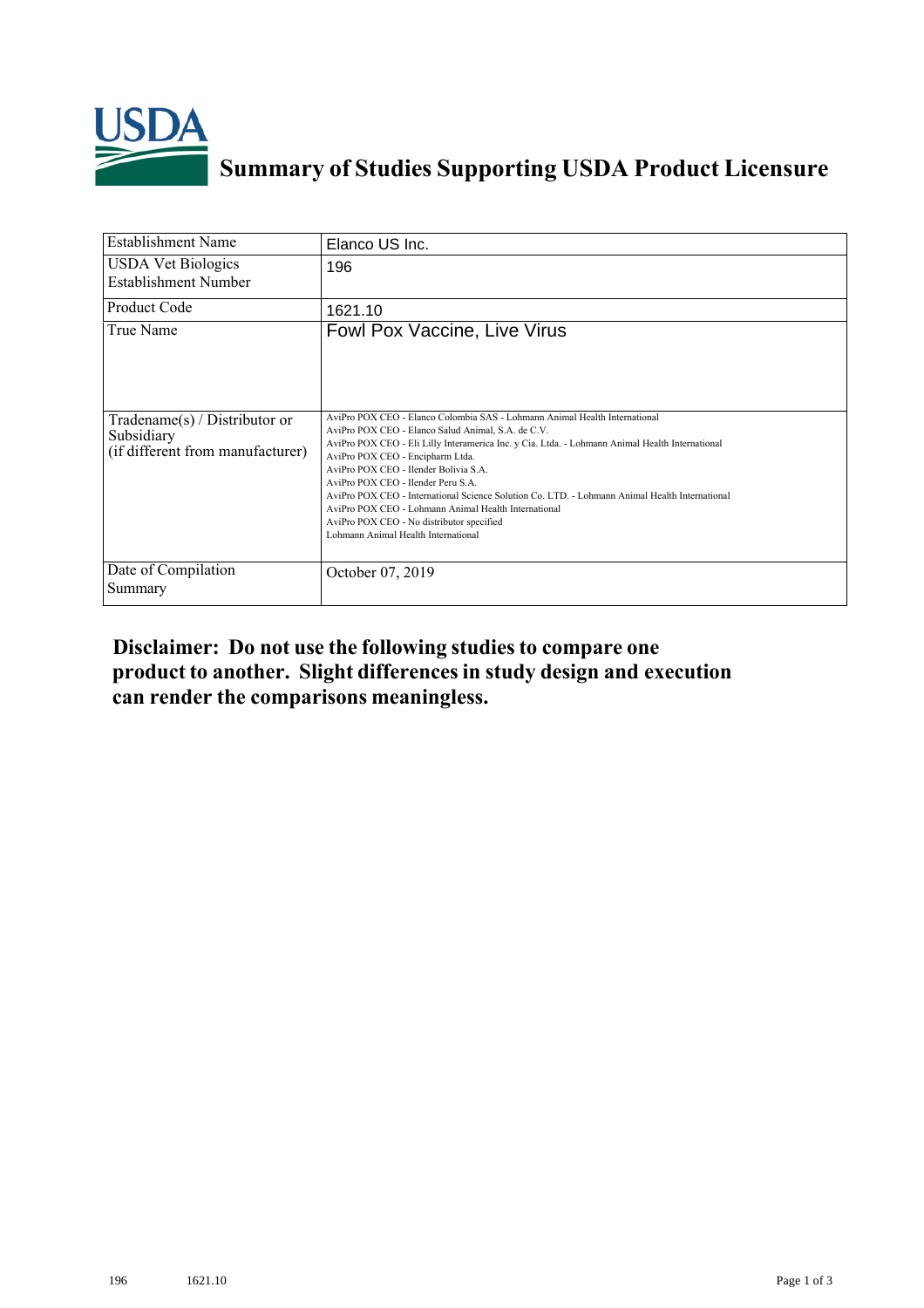| <b>Study Type</b>              | Efficacy                                                                                                                                                                                                                                                                                                                    |
|--------------------------------|-----------------------------------------------------------------------------------------------------------------------------------------------------------------------------------------------------------------------------------------------------------------------------------------------------------------------------|
|                                |                                                                                                                                                                                                                                                                                                                             |
| <b>Pertaining to</b>           | Fowl pox virus, FPC strain                                                                                                                                                                                                                                                                                                  |
| <b>Study Purpose</b>           | To demonstrate efficacy against Fowl pox virus                                                                                                                                                                                                                                                                              |
| <b>Product Administration</b>  |                                                                                                                                                                                                                                                                                                                             |
| <b>Study Animals</b>           | Chicken                                                                                                                                                                                                                                                                                                                     |
| <b>Challenge Description</b>   |                                                                                                                                                                                                                                                                                                                             |
| <b>Interval observed after</b> |                                                                                                                                                                                                                                                                                                                             |
| challenge                      |                                                                                                                                                                                                                                                                                                                             |
| <b>Results</b>                 | Study data were evaluated by USDA-APHIS prior to product<br>licensure and met regulatory standards for acceptance at the time<br>of submission. No data are published because this study was<br>submitted to USDA-APHIS prior to January 1, 2007, and APHIS<br>only requires publication of data submitted after that date. |
| <b>USDA Approval Date</b>      | February 10, 1976                                                                                                                                                                                                                                                                                                           |